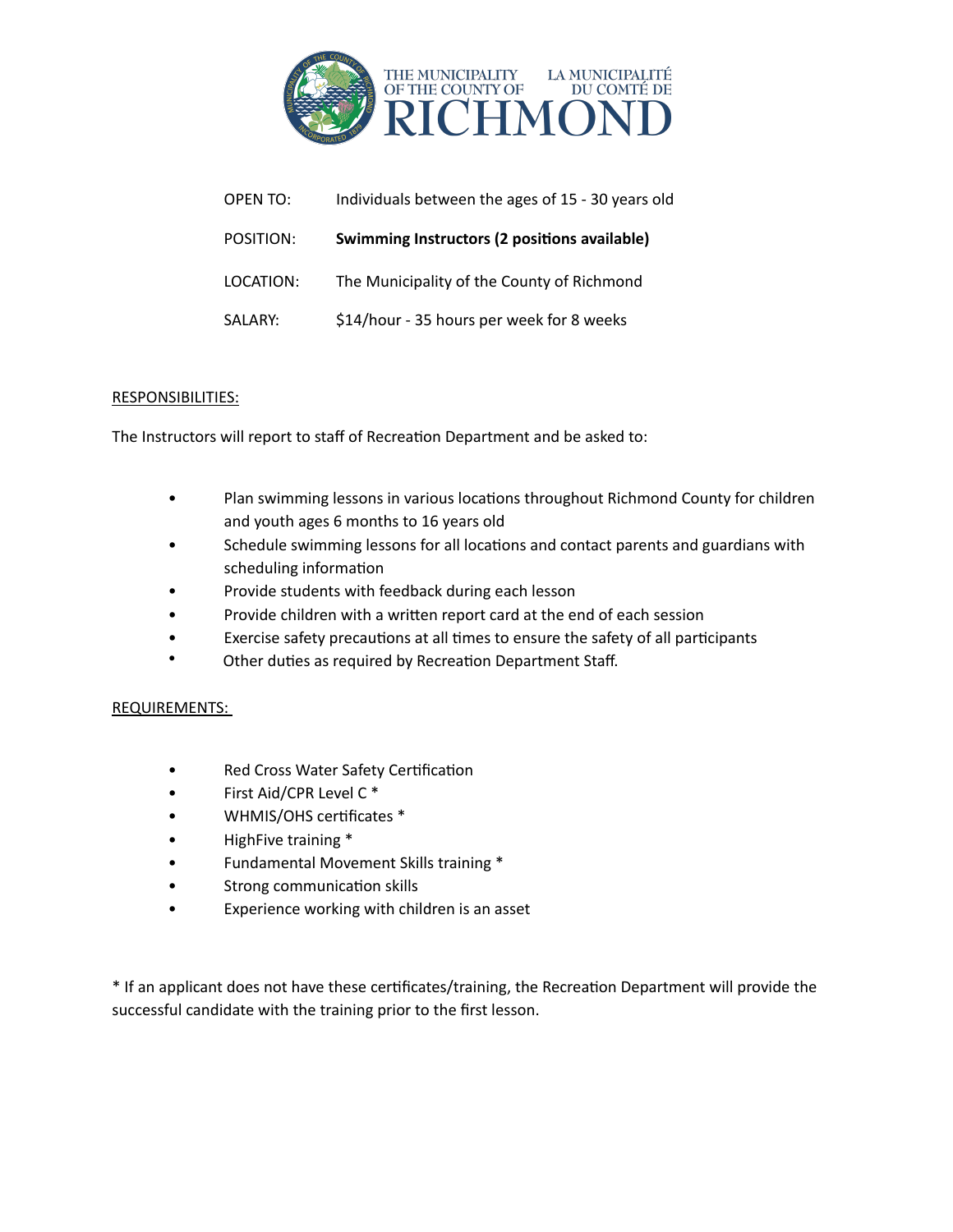

| OPEN TO:  | Individuals between the ages of 15 - 30 years old  |
|-----------|----------------------------------------------------|
| POSITION: | Special Events Coordinator (3 positions available) |
| LOCATION: | The Municipality of the County of Richmond         |
| SALARY:   | \$14/hour - 35 hours per week for 10 weeks         |

The Special Events Coordinator will report to the staff of the Recreation Department and will be asked to: 

- Organize, plan and coordinate special events for the youth and adults of Richmond County including the annual the Concerts by the Sea music series, Sand Castle Art Contests and plan new events
- Contact local musicians and schedule lineups for 6 individual concerts held in Arichat, St. Peter's and Louisdale and MC the events
- Contact volunteers needed to ensure that all special events run smoothly
- Advertise for all the special events that are held throughout the summer through different types of media outlets
- Write reports at the conclusion of each event
- Coordinate payments for musicians/sound system provider
- Other responsibilities as designated by the staff of the Recreation Department

# REQUIREMENTS:

- Strong organization and communication skills
- Able to work flexible hours
- Able to work under minimal supervision
- First Aid/CPR \*
- WHMIS/OHS certificates \*
- HighFive training \*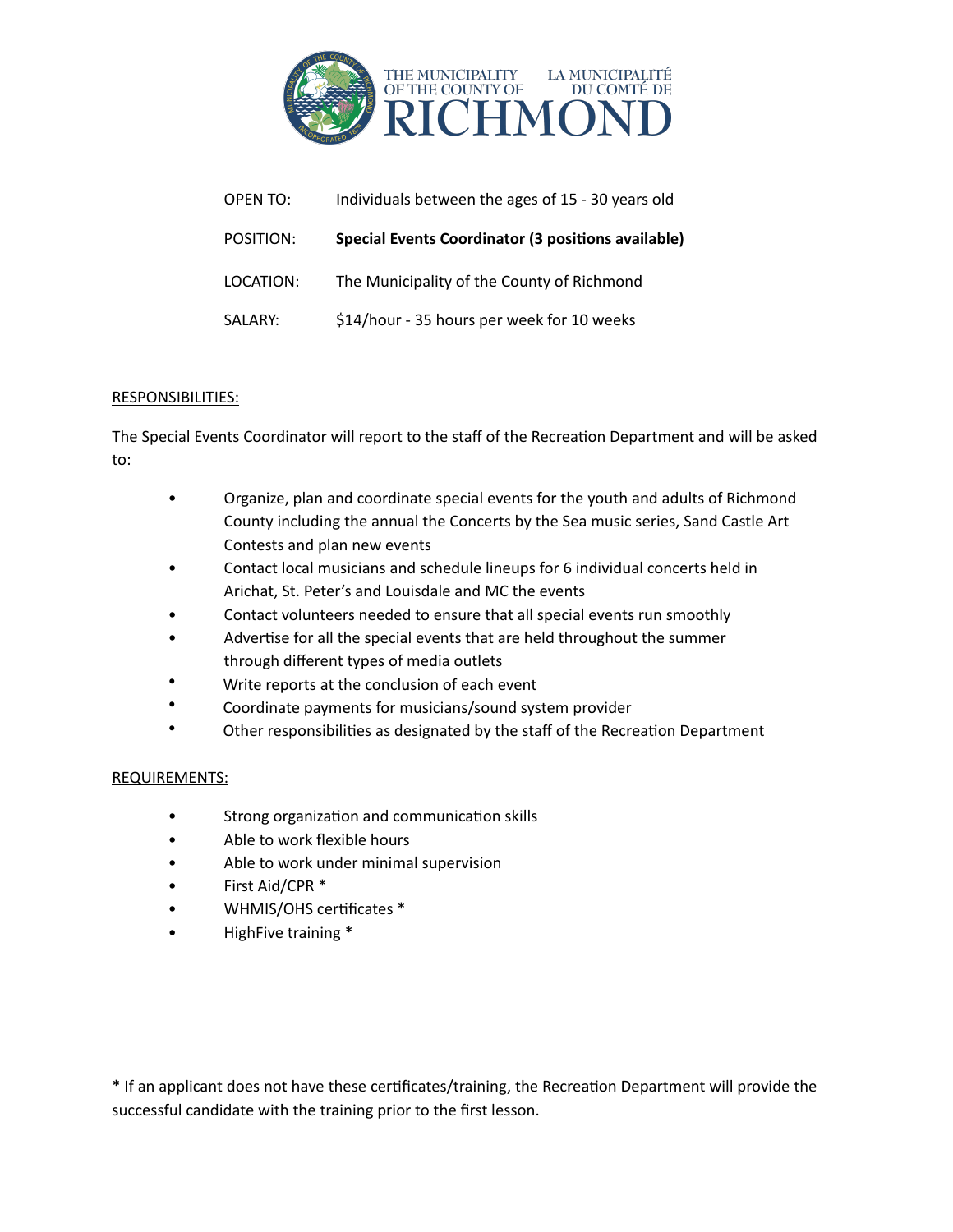

| OPEN TO:  | Individuals between the ages of 15 - 30 years old |
|-----------|---------------------------------------------------|
| POSITION: | Surf Instructors (2 positions available)          |
| LOCATION: | Point Michaud Beach                               |
| SALARY:   | \$14/hour - 35 hours per week for 9 weeks         |

The Surf Instructors will report to the staff of Recreation Department and will be asked to:

- Plan surfing lessons 3 5 days per week for people ages 6 99 at Point Michaud Beach in Richmond County (subject to change)
- Assist with equipment rentals
- Maintaining cleanliness of surf equipment
- Planning/coordination of our annual Surf Classic including sending donation letters
- Exercise safety precautions at all times to ensure the safety of participants
- Other responsibilities as designated by the staff of the Recreation Department

## REQUIREMENTS:

- **Bronze Medallion**
- First Aid/CPR \*
- WHMIS/OHS certificates \*
- HighFive training \*
- Fundamental Movement Skills training \*
- Strong communication skills
- Experience working with children is an asset